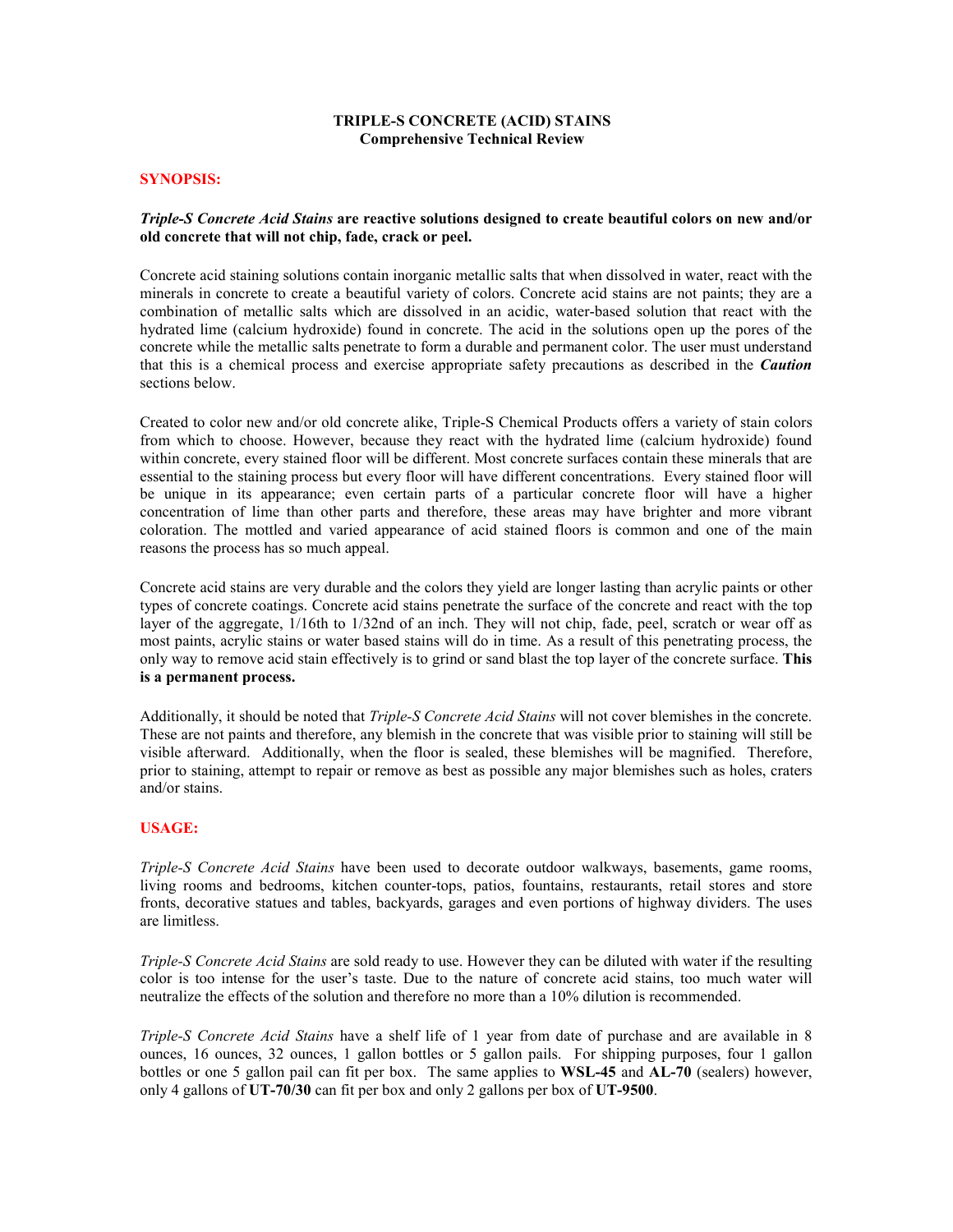### DYE BASED STAINS:

Triple-S offers over a wide variety of colors of concrete acid stains which may be viewed on our concrete acid stain color chart. Most of our colors can be used indoors and/or outdoors.

However, there are five colors which are dye based and therefore, if applied outdoors, they will fade due to Ultra-Violet light. These colors are: Burgundy, Brick, Sea Blue and Yellow. For these colors, the concern is color fading when exposed to constant sunlight. In our tests, using a UV resistant polyurethane sealer has retarded, but not completely stopped, the fading of these colors. Nonetheless, we deem these five colors as UV unstable and recommend them for indoor use only.

Additionally, as these five colors are not acid stains but more like dyes and they will not give you the typical, mottled and varied reaction of a concrete acid stain. Their reactions will be more uniform and look more like a paint but unlike a paint, they will penetrate the concrete surface. Because these six colors are dyes, they may react adversely with the true acid stains. We therefore, do not suggest mixing these colors with the true acid stains because of compatibility issues. We also do not recommend diluting the dye based stains.

Additionally, these colors are not considered corrosive liquids nor do they contain corrosive chemicals and therefore their shipping will not incur hazardous charges. Additionally, these stains do not need to go through the neutralization process and you can seal them once they are completely dry.

#### COVERAGE:

Coverage is dependant on several factors. Triple-S Concrete Acid Stains will yield approximately 200-250 square feet per gallon. However, there are several circumstances that can greatly affect this approximation: porosity of the surface, the age of the concrete, the composition of the concrete and the weather at the time of application. However, 1 gallon of stain should not be spread more than 250 square feet.

The porosity affects the coverage area because a flatter, smoother surface will absorb less stain than a very porous surface. A rough finish or a broom finish. that has been minimally trowelled, similar to a city sidewalk, will absorb a lot of stain and therefore a gallon may barely cover 200 square feet. On the other hand, a smooth and hard trowelled finish, that might be found in a home, may not absorb as much concrete stain and therefore, less than a gallon may be needed to cover a 200 square foot area.

The age of the concrete is important because normal wear and erosion may leave the surface devoid of the necessary minerals needed to react with a concrete acid stain. This is even more probable with an outdoor surface that has been exposed to the elements. Therefore, older or weathered concrete surfaces may not always yield a reaction and the color may fail to develop. If the surface is weathered that the reaction is minimal or almost non-existent, that specific surface may not be suitable for concrete acid staining. We recommend to always test a small area to evaluate the color and the reaction prior to full use. See **Preparation** section below.

The composition of the concrete is important because as mentioned before, certain concrete surfaces may have more or less of the necessary lime for acid staining. Some concrete slabs simply do not accept concrete acid stain very well and the color may never fully develop. Sometimes, there may be something in/on the concrete that does not allow the stain to penetrate such as a curing agent. In all cases, we strongly recommend testing a small area prior to full project use!

Lastly, the weather can be an important factor because concrete expands with heat. Therefore, more concrete pores will be exposed on warm days and resultantly more concrete acid stain will be absorbed than if applied on a cooler day. Additionally, the stain may dry too quickly if under direct sunlight or if it's applied to a hot concrete surface and fail to penetrate and yield the desired effect. On hot days, you can attempt to cool down concrete by wetting it lightly with water and once it dries, apply the stain. However,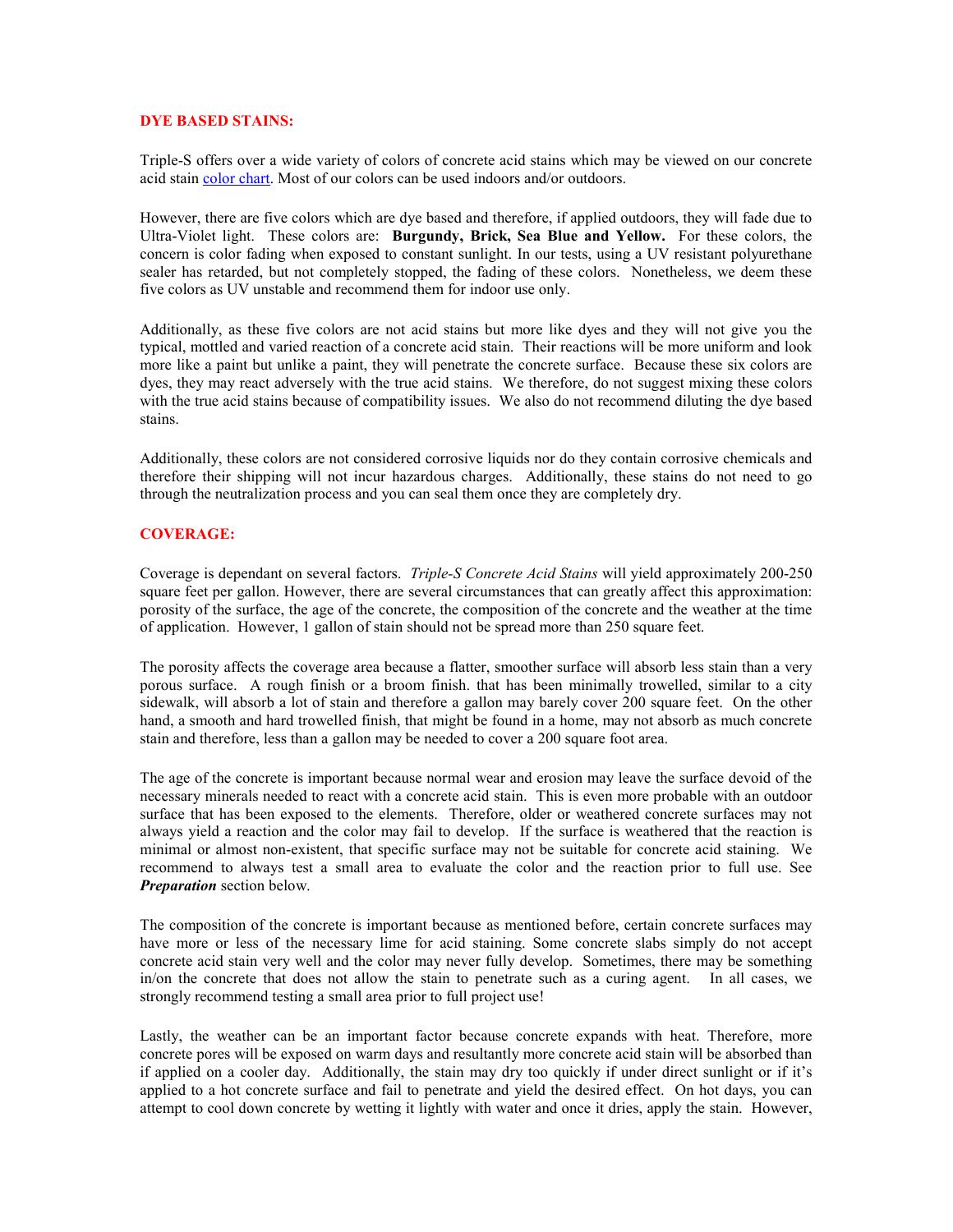it is best to apply the stain early in the morning or later in the afternoon when the sun is not at its strongest intensity. Apply when temperatures are between 55º F and 85º F.

If the stain color is too dark, water dilution is possible. No more than a 10% dilution is recommended. If one gallon of stain is diluted 10% with water, the square footage yielded will also increase by 10%.

### EQUIPMENT:

We recommend using safety gear with the use of all of our products. Please wear the appropriate safety gear at all times including safety goggles, rubber gloves, boots and protective clothing. Triple-S Concrete Acid Stains contain harmful chemicals such as hydrochloric acid and iron chloride; avoid breathing in their vapors and mist. Avoid contact with skin, eyes and clothing. Wear P100/Hydrogen Chloride respirators.

#### Cleaning process:

| $\bullet$ Mop                | • Acid resistant wet-vac |
|------------------------------|--------------------------|
| $\bullet$ Mild detergent     | $\bullet$ Broom          |
| • Inert material or saw dust | • Plenty of fresh water  |

Cleaning before application requires the above mentioned items. An acid-resistant wet-vac can facilitate the preparation and clean up process as well. If a wet-vac is not available to you towels, sawdust, inert material or old rags can also be used to soak up the excess water. If the surface has a coating or has been previously stained, a grinding and/or sandblasting machine may be necessary.

#### Application:

| • Paint brushes or rollers | $\bullet$ Sponges |
|----------------------------|-------------------|
|----------------------------|-------------------|

- Acid resistant plastic brush Hand pump sprayer
- Acid resistant bucket

Do not use brushes that have colored bristles as the acid may cause the color to run. Triple- S recommends using hand pump sprayers that can be bought at most hardware stores; they are the same sprayers generally used to spray insecticides on plants and known as Hudson sprayers. They MUST be completely plastic because the acid in the solution will corrode any metal parts. Rollers can be used for the sealers and should have a solvent resistant core and should have a 3/8" nap. *Triple-S Chemical Products, Inc.* carries a heavy duty, all plastic acid staining sprayer as well as the appropriate rollers for sealer application; please inquire when placing your order.

#### PREPARATION:

Proper preparation of the concrete is of paramount importance and the end result is very dependent on this process. It is however, a fairly simple process for new and old concrete alike. After a test area has been stained and approved, then staining of the larger area may commence.

First, the surrounding areas such as walls and shrubbery should be partitioned. Partition the to-be-stained areas from outside interference such as pedestrians, cars or animals. Tape the walls where they meet the ground. It may be necessary to place plastic sheets on the wall as well (about 4 feet up the wall)- this will protect the walls from a spray application. Concrete acid stains contain chemicals that may cause harm to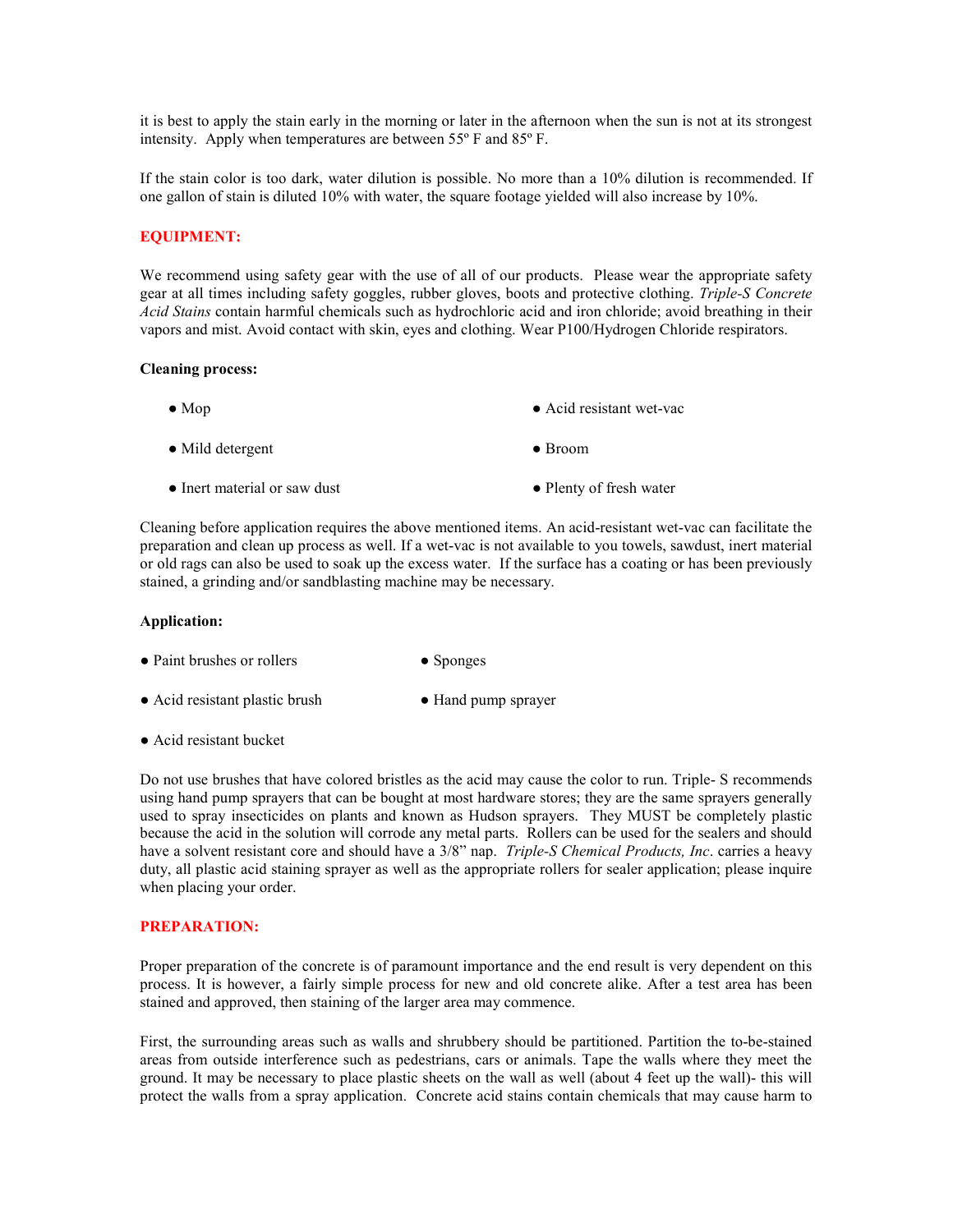greenery and shrubbery; do not allow the solution to come in contact with plant life or animals. Also, turn off any automatic sprinklers, any fountains, remove hoses, etc. that may potentially wet the surface during the staining process.

Secondly, if the concrete is newly poured, it must cure for 3-4 weeks to properly accept the Triple-S Concrete Acid Stain at the proper intensity. It is highly recommended to wait one month for full, natural curing; no curing agents should be used.

Thirdly, both new and old concrete must be thoroughly cleaned prior to staining. They must be cleaned free of oil, sealers, waxes, grease, water repellants, dust, paint, etc. Natural debris such as dust and dirt can be removed with warm water and a mild detergent (such as Ajax). A wet-vac may be useful for indoor cleaning; a mop and bucket or a hose and broom may suffice for outdoor cleaning. Make sure the cleaning process is thorough and all cleaning agents have been removed; afterwards, it is recommended to give the floor one final rinse with fresh water. Rinse the area until the run off water is completely clear. There should be nothing on the surface prior to the staining step. Staining results are dependant on the thoroughness of this step.

If there is any type of sealer, curing agent or foreign substance on the surface of the concrete that does not allow liquid penetration, that substance must be removed. In order to determine if there is a sealer or curing agent, pour water on the concrete in various areas. If the water soaks in and darkens the concrete, there is probably no top coat and regular cleaning will suffice. If the water beads, something is on the concrete surface and must be removed prior the staining process.

Paints and sealers can be removed with a mild, non-acidic paint stripper and a scraper but if the surface is porous, remnants may reside in the pores. Therefore, grinding or sandblasting may be required to remove synthetic substances such as concrete sealers, paints or oil stains. Oil stains are sometimes best removed with a non-chemical degreaser. Grinding and/or sandblasting might also be necessary if a test area is fully cleaned and it becomes clear that the concrete is too weathered to accept the stain. The necessary minerals may have been washed away with time and therefore a new layer of concrete should be exposed- achieved with grinding, sandblasting or adding a micro topping.

DO NOT acid wash the concrete surface as it will almost certainly harm and/or remove the necessary reactants in the concrete and staining may become impossible. Always defer to grinding and/or sandblasting if the surface has any sort of topcoat. Grinding and/or sandblasting will bring a new, clean and more absorbent layer of minerals and aggregate to the surface and consequently, better staining. Also, rough floors or broom finished floors often lose their color faster too because the concrete wears away quicker so keep this in mind as well. Sanding/grinding in such circumstances, in order to get a smoother finish may be a good idea.

## TESTING:

The resulting color of concrete acid stained surfaces will vary from floor to floor depending on the composition, age, texture and temperature of the concrete. As a result, the exact color is not predictable and a test area is necessary. Since the color results are unique to every floor, colors may be slightly different from those on the color chart.

Cleaning the test area just as you would the entire 'to-be-stained' area is very important as this can also affect the outcome. Once the test has been conducted and the color is acceptable, keep in mind that most sealers will darken the stained surface. You can seal the test area to see the final outcome, but note that this area will no longer be penetrable by stain or any other solution.

Please note: it is always easier to stain an area darker but it is near impossible to stain an area lighter. Therefore, if you believe the stain will be too dark, make the first test with a diluted (with water) solution. If it is too light, then simply use a more concentrated solution and test a nearby area to compare. However,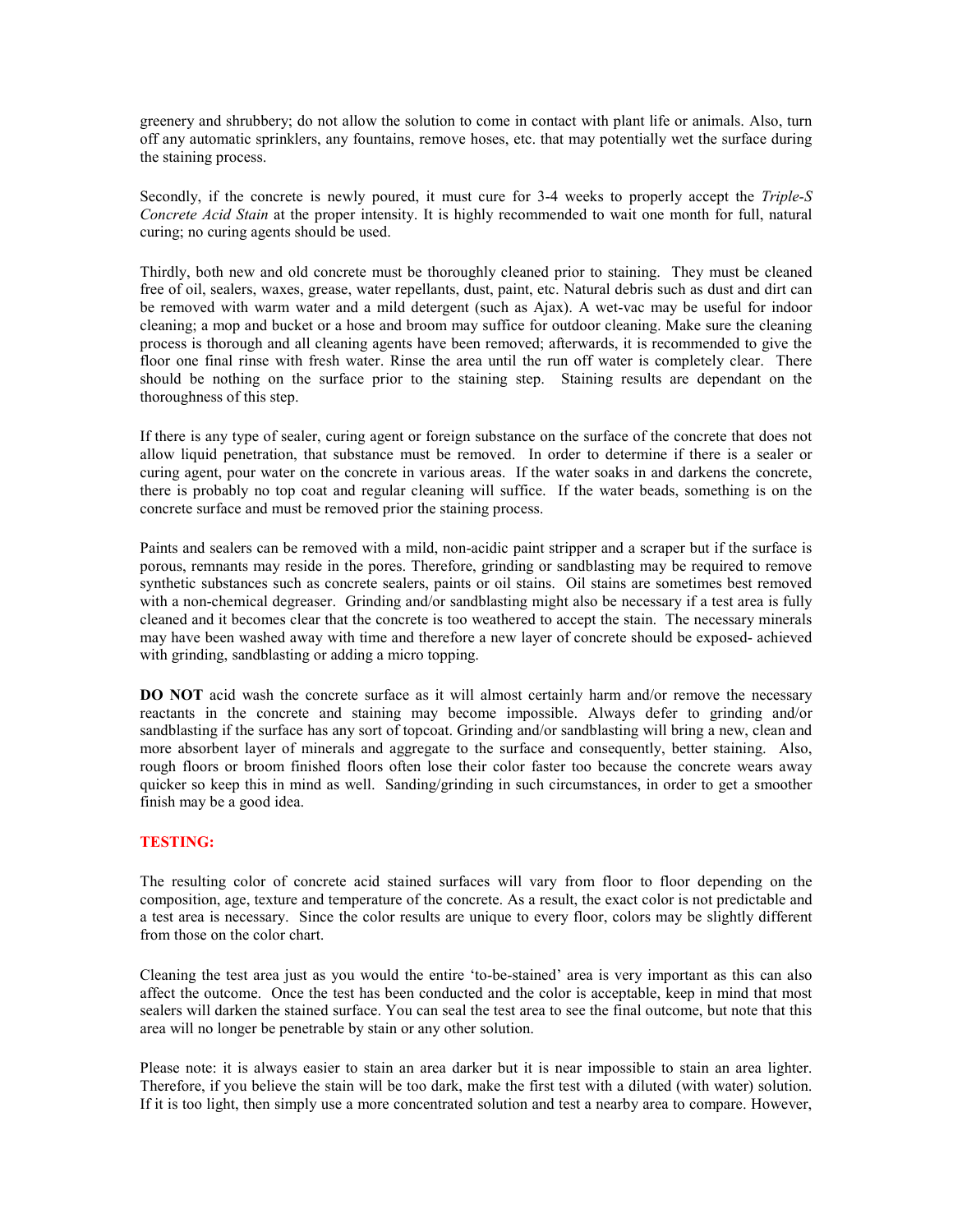if an area is stained dark from the outset, it will be difficult to lighten the color as the darker shade will dominate.

Additionally, there are some floors that will not accept Triple-S Concrete Acid Stains. Concrete exposed to harsh elements such as rain, water run-off and snow may lack the necessary minerals for concrete acid staining. Over time, exposure to the elements may have washed away the necessary minerals and these floors may not be stainable. In these situations, the top layer may have to be grinded off to reveal a new layer of aggregate that will accept the stain, or a micro topping of new concrete may need to be applied.

To open up surfaces for stain penetration, diluting the stain with acid and using a higher acid concentration can also help open up the surface and etch the solution into the surface. Sometimes, grinding or sanding can help. To grind a large floor, either rent a grinder from an equipment house that rents machines by the day or by the hour or use a buffing machine with 60-100 grit sand paper.

If grinding is not the desired option for preparing a weathered floor, a very thin layer of concrete, sometimes called an overlay or a micro-topping, poured on top of the original concrete can be a very practical alternative. Not only does it cover any and all blemishes in the concrete, it also allows you to choose the color of the concrete. White concrete micro-toppings provide a wonderful surface to stain because of their light color; the concrete acid stain colors are usually very vibrant if the micro-topping is of a lighter shade (i.e. white). Concrete acid stain generally shows up very well on micro-toppings and if the floor has a lot of blemishes, has a thick topcoat or has been previously stained, this is a good option to consider.

### APPLICATION:

Once the surface has been cleaned thoroughly and all debris has been removed, allow the surface to fully dry. Once fully dry, the adjoining walls and plants should be taped off so as to prevent contact from potential runoff, spills or over spray.

Follow SAFETY PRECAUTIONS as described in *Caution* section.

For a large area, stain solutions are best applied with an acid-resistant, hand pump sprayer that can be bought from Triple- S Chemicals but application with a brush or roller is suitable as well. Spraying applies the stain more liberally and equally than any other application method (the sprayer MUST be all PLASTIC, the solution will corrode metal parts). Additionally, a sprayer eliminates the risk of roller marks and/or visible brush stroke marks.

If the area is small, then rolling or brushing is acceptable. When brushing, use circular motions so as to prevent visible brush marks on the concrete. Avoid splashing, dripping and/or puddling as these areas will show distinct lines when dry. Also, only use fresh stain on new surface areas; do not spread reactive residue from an already stained area to a new area. Always use fresh stain.

When *Triple-S Concrete Acid Stain* is applied, it will "fizz" and a reactive odor and gas may arise. Some colors will fizz more than others and this can be for any number of reasons. Some concrete may be too weathered and devoid of the necessary minerals to react with the stain and little reaction will show, or this may also depend on which particular *Triple-S Concrete Acid Stain* is being used. Five of Triple-S's stains are dye based stains and therefore, contain coloring agents rather than inorganic salts. These colors are Burgundy, Brick, Yellow and Sea-Blue and these stains will not 'fizz' like the Triple-S Concrete Acid Stains. Also, certain colors, such as Tan and Weathered Copper, often times react strongly with concrete and will provide a very strong reaction and therefore 'fizz' a lot.

Please note: the color *Off-White* will react very strongly with concrete and definitely fizzes and foams more than any other concrete acid stain; it is unique and acts almost as a bleach and therefore, has certain limitations. Firstly, it will remove any other color if it is applied on top of another color in a multi-color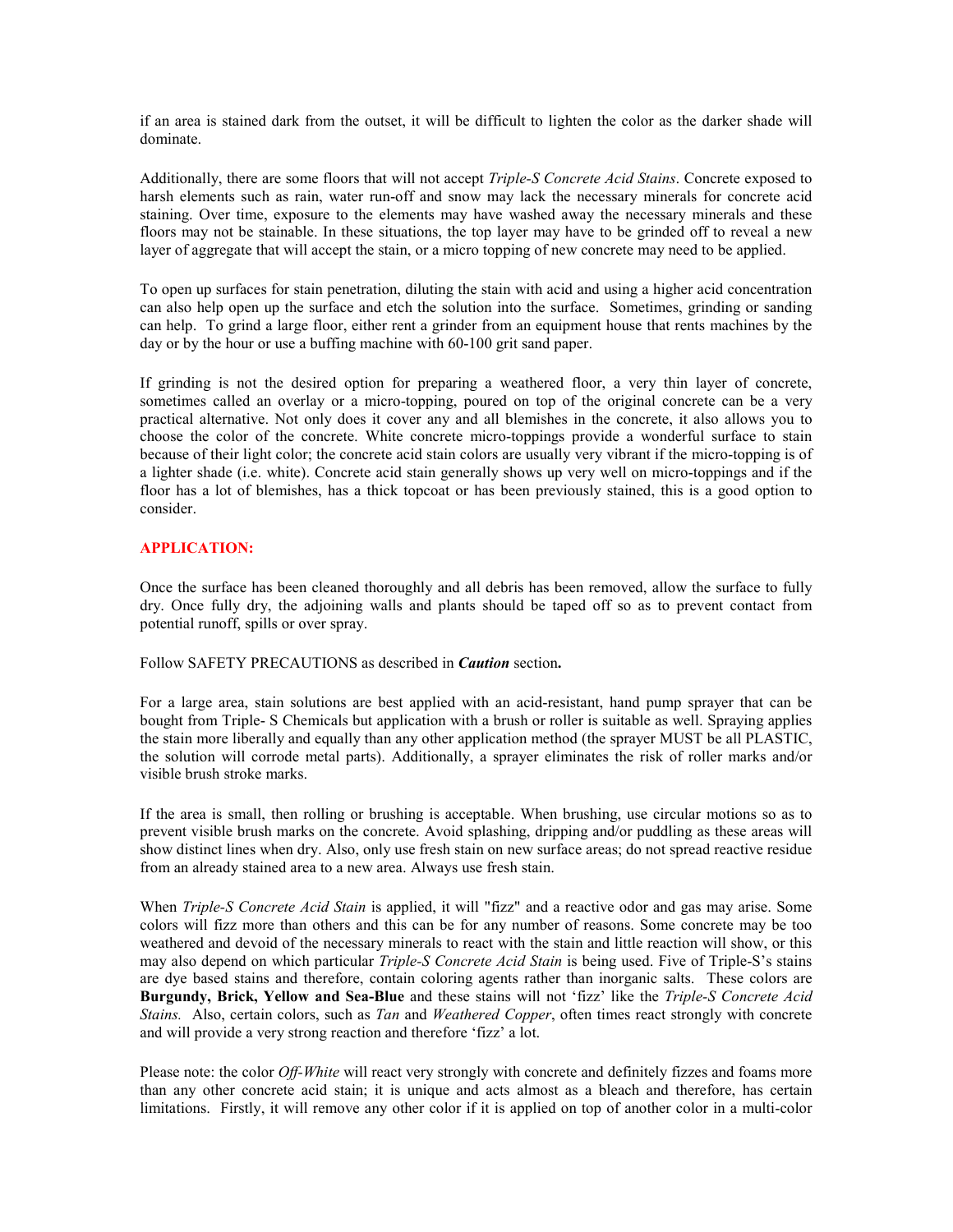design. Secondly, in order to preserve the color of the *Off-White* stain, it must be sealed with the sealer, WSL-45 (flat or glossy).

When applying *Triple-S Concrete Acid Stains* to a larger area, spraying is the recommended method. The walls should be taped off, up to three or four feet up the wall. The floor, approximately six inches from the wall, should be stained using a brush or roller and not sprayed, in order to reduce the risk of residual spray affecting the walls.

Then, with an acid resistant, all plastic hand pump sprayer, spray the remaining sections of the floor. (Triple-S Chemical Products, Inc. sells an acid resistant concrete acid stain sprayer). Apply enough stain to fully saturate the surface of the floor but avoid puddling. Also, keep the spray tip approximately 12 inches away from the surface of the concrete in order to apply the stain liberally.

As one person is spraying the solution onto the floor, a second person should be standing nearby with a acid-resistant nylon bristled brush. As the stain is applied by person #1, person #2 should immediately scrub the stain into the surface. This helps the stain penetrate the surface better and also helps to provide a more even finish. Again, scrub in the new stain but do not spread reactive residue from an already stained area to a new area. Scrubbing should also be done when applying with brush or roller. This step is important and should not be left out.

If a second color is applied, either for darkening purposes or for a mixed color effect, please refer to the Color Mixing section. Allow the first stain to dry and then apply the second stain in a similar fashion. A second layer of the same color can be applied if the first application did not produce the desired intensity of color. A second layer can also patch up areas where the first coat of stain did not take well.

For a mottled and varied appearance, applying multiple colors in sporadic areas, not fully covering the entire floor as done with the first color, can produce a beautifully mottled and marbleized look. Integrating the colors smoothly, without showing distinct color lines can be hard to achieve. Sometimes, wetting the surface lightly with water before applying the second color can help the second color blend in well, without showing distinct lines. Allow approximately four hours to fully dry. This multiple color process can be fairly difficult to do and should be practiced on a different surface or left to professionals.

Similar application procedures can be used for vertical concrete and again, spraying is the recommended method of application. Drip lines are a concern for vertical applications such as walls and therefore, a sponge or rag should be used to remove the excess stain. Wetting the wall slightly will also help the stain disperse throughout and avoid distinct drip lines. Do not over spray as over saturation could cause dripping and these areas will stain darker and be noticeable.

#### NEUTRALIZATION:

Once all layers are dry, there will be a mildly acidic, dust like residue on the surface that must be rinsed off with a water and Baking Soda mixture or an Ammonia and water mixture. This will neutralize the acid and help prepare it for the **Sealing** process. The mixture should contain approximately 1 cup of Baking Soda per 5 gallons of fresh water or 1 quart (32 ounces) of Ammonia per 5 gallons of fresh water. Triple- S recommends the Ammonia and water solution due to the fact that Ammonia is a liquid and by nature, is easier to remove than a powered solution such a baking soda.

Apply, the solution with a spray or mop and allow it to react with the residual stain on the surface. A wetvac, mop, inert material or saw dust may be used to remove the neutralizing solution and then the floor should be rinsed one more time, with fresh water. A pH number of 7 or higher will indicate that the neutralization process has been successful. For all acid stain residues, dispose of water and equipment in accordance with local, state and federal regulations. Run off must be prevented from entering gutters or sewers.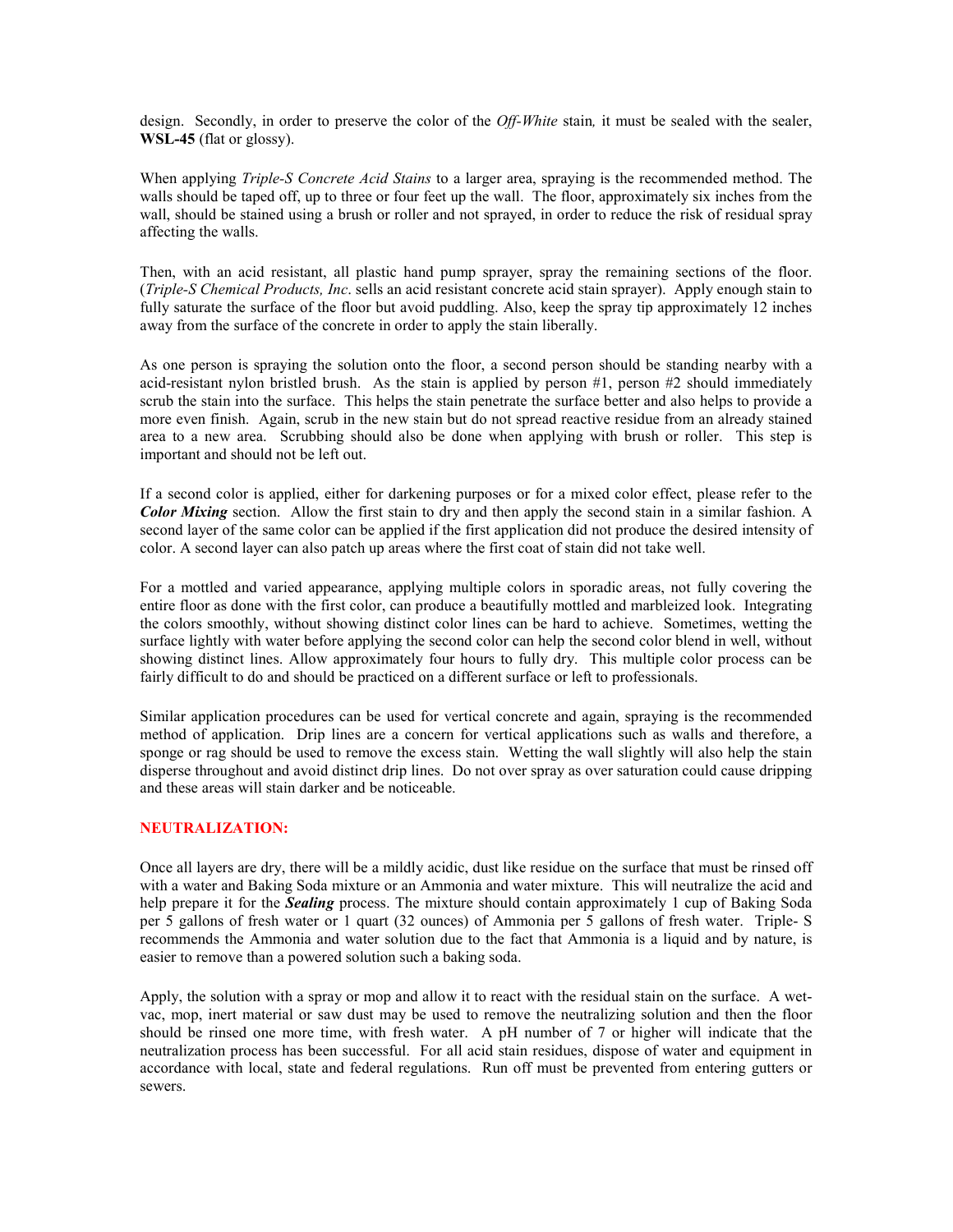If using a mop and bucket, use two buckets of water. One bucket should be used to rinse the mop and the second bucket should be filled with clean, fresh water for the floor. Continue mopping until there is no more residue being lifted from the surface of the concrete. Rinse until run-off water is completely clear.

Please note: Certain colors, such as *Black* and *Dark Brown*, contain a high amount of raw materials and must be shaken well, prior to use, in order to maximize their potency. Additionally, due to the higher concentration of raw materials, please be certain to fully clean and neutralize the floor before sealing. Colors such as *Black* or *Dark Brown*, with their high concentration of raw materials, or colors that produce a very potent reaction and also more reactionary residue, such as Tan or Weathered Copper, will require a more thorough cleaning.

## SEALING:

To provide long lasting durability and to enhance the color of your newly stained floor, it is important to seal the stained area with one of the following sealers: WSL-45, AL-70, UT-70/30 or UT-9500. Sealing with sealers other than Triple- S sealers can cause compatibilty issues and user assumes all risk when doing so. All of Triple- S' sealers meet Southern California's strict V.O.C. (volatile organic compounds) requirements of less than 100 grams/liter.

## WSL 45

- Water-based Available in flat or glossy Non-flammable
- For interiors & low traffic areas Lasts 1-2 years indoors

The first coat usually penetrates the concrete pores and therefore, it is advisable to apply a second coat once the first coat is dry to ensure durability. The best application is with a rayon mop- simply apply to a clean floor with a rayon or micro fiber mop and WSL-45 will dry to a crystal clear finish in 4 hours but we recommend letting it dry for 3 more hours (7 hours total) before walking on the surface. One gallon will cover 200-300 square feet, depending on the porosity of the surface.

## AL-70

• Solvent based • Lasts 3-4 years indoors/ 1 year outdoors

• Available in flat or glossy • For interiors  $&$  exteriors/low traffic areas

One gallon will cover 200-300 square feet, depending on the porosity of the surface. Be sure to have good ventilation while working with this sealer and a respiratory mask should be used to avoid breathing in the fumes. Apply with an airless plastic Hudson type sprayer and lightly backroll one time. Let it fully dry before walking on the surface. If necessary apply a second coat 6-8 hours after the first coat and definitely within 24 hours of the first coat. Use acetone to clean the applicators. AL-70 is flammable so extra precautions should be taken while applying and storing. Store at room temperature and keep away from heat and fire. AL-70 comes in a gloss or flat finish however, the flat finish should never go directly on top of concrete. It can only be applied on top of a layer of AL-70 Glossy.

## UT- 70/30

- 1 part polyurethane For medium traffic areas/indoors  $\&$  outdoors
- Lasts 5-6 years indoors/2-3 years outdoors

UT-70/30 is a single component, solvent based polyurethane that will provide a nice, shiny 'wet-look.' It is an easy to use, one part sealer that will provide a more durable finish that AL-70 and should be applied in medium traffic areas. UT-70/30 only comes in a semi-gloss finish, can be sprayed on with an airless plastic Hudson type sprayer with a light one time back roll.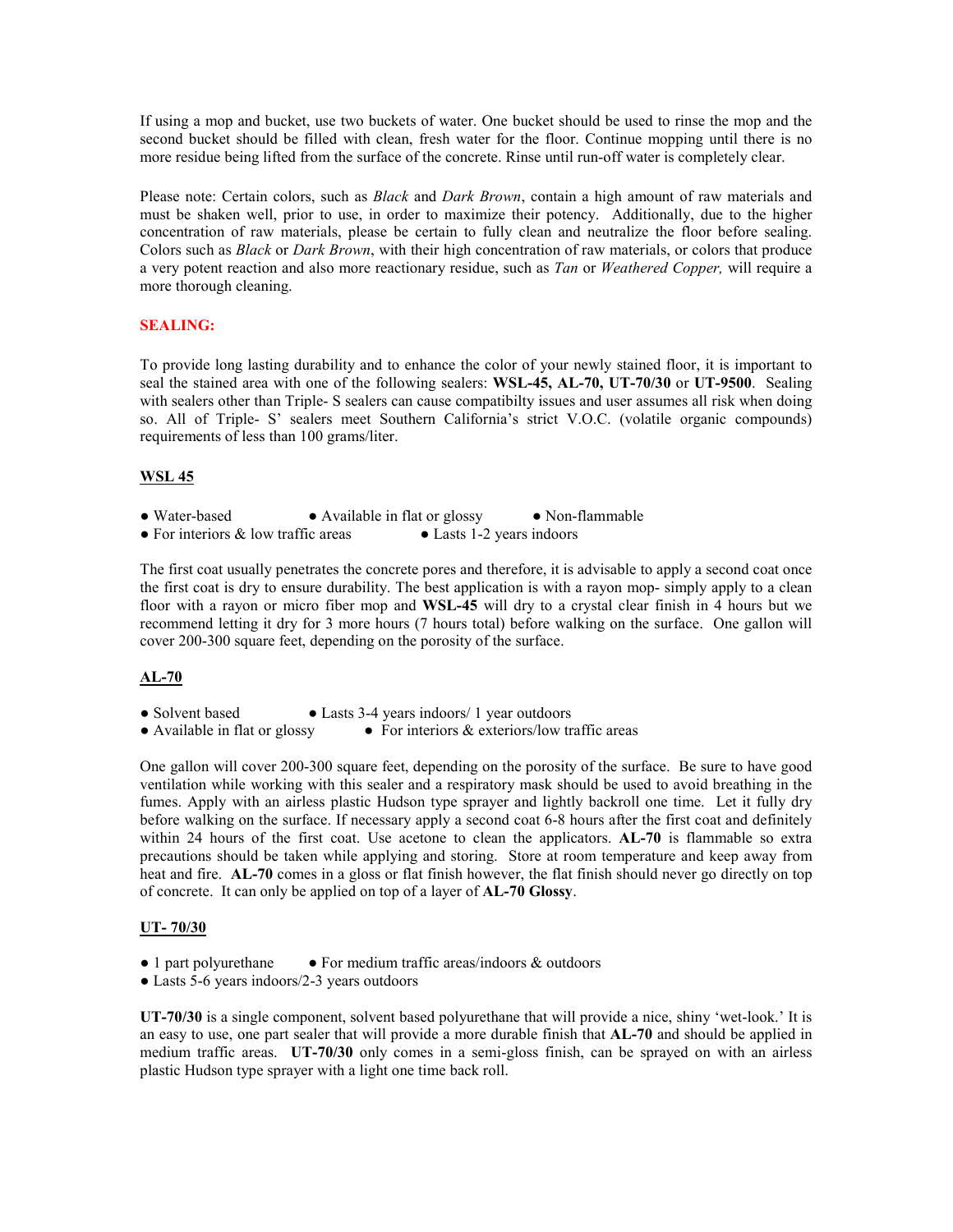#### UT-9500

- 2 part polyurethane Available in flat or glossy
- For heavy traffic areas For professional use only
- 

UT-9500 is used for high traffic areas such as restaurant floors, boutique floors, hair salon floors and public buildings. It is designed as a UV resistant coating, it is suitable for most types of concrete and will last longer than most other sealers. UT-9500 is impact and abrasion resistant and should not be applied in temperatures below 60°F or above 90°F. UT-9500 is designed for use by professionals only and is not meant to be used by those unfamiliar with 2 part floor sealers. UT-9500 comes in a gloss or flat finish however, the flat finish should never go directly on top of concrete. It can only be applied on top of a layer of UT-9500 Glossy.

The best application method for Triple-S Chemical Products' sealers differs from sealer to sealer. WSL-45 can be applied with a roller or sprayer but the recommended mode of application is with a rayon or micro fiber mop. For AL-70 and UT-70/30, spraying is the preferred method of application. For AL-70 and UT-70/30, a one time back roll is necessary. UT-9500 is best applied by squeegee; laying the already mixed product on the floor and with a squeegee or notched trowel, spread the product evenly. Then use a lint-free roller to back roll one time only. Spraying is not always recommended because UT-9500 may be too thick for the sprayer. Rolling UT-9500 is also a good way to apply and more can be read about the application process on the product data sheet.

Always wear appropriate respirators when applying and spraying the sealers because spraying a sealer can make the sealer airborne which will create an unhealthy breathing situation for the applicators. NOTE: Apply sealers in thin layers. Several thin layers are always better than thick layers and too thick a coating can cause whitening of the sealer.

To protect your newly stained floor, applying a floor finish or a wax is recommended. After the floor is sealed, a floor finish or wax can be applied in order provide added resistance to scuffs and scratches. Several layers of wax are recommended- no less than three but as many as five or six layers. The more layers of wax, the more resistance to scuffs and scratches. Additionally, it is easier to apply more wax after a couple years of wear, than to reapply a whole new coat of sealer. The wax usually brings back the shine to the sealer and almost makes it look like a new layer of sealer has been applied. Therefore, owners should try and maintain the floor finish and never allow the wax to wear down to the sealer. Floor waxes can be bought at most janitorial stores or you can use Triple- S Floor Wax 55 which provides a wonderfully glossy finish.

Additionally, sealers and waxes will last longer if they are taken care of well. Periodic cleaning, like any floor is a must. It should also be noted that debris such as sand and dirt can scratch most sealed surfaces. It is best to keep the finished floor free or anything that can harm the surface. Clearly, as people walk on a floor, they will introduce dirt and other foreign materials to a floor. It is a very good idea, in order to preserve the shine and beauty of a newly stained and sealed floor, to place a doormat at the entrance of a stained area. This will prolong the life of the sealer and wax.

### NON SKID GRIT:

Triple- S' sealers can make any floor slick and slippery, especially when wet. Triple- S Chemicals therefore, recommends the use of slip–resistant aggregate in all coating or flooring that may be exposed to wet, oily or greasy conditions. The grit can be incorporated into the materials using different methods to achieve varying profiles and degrees of slip-resistance. However, even textured surfaces can be slippery under certain conditions. Triple-S Chemical Products, Inc. will not be responsible for injury incurred in a slip and fall situation. It is the end users' responsibility to provide for their own safety and to determine the suitability of these coatings for their particular application. The best way to apply the grit is to 'sandwich' it in between layers of AL-70, UT- 70/30 or UT-9500. Triple- S Chemicals does provide slip-resistant aggregate ('grit') for a minimal charge. 2-3 ounces by weight is the recommended amount of grit per gallon of sealer.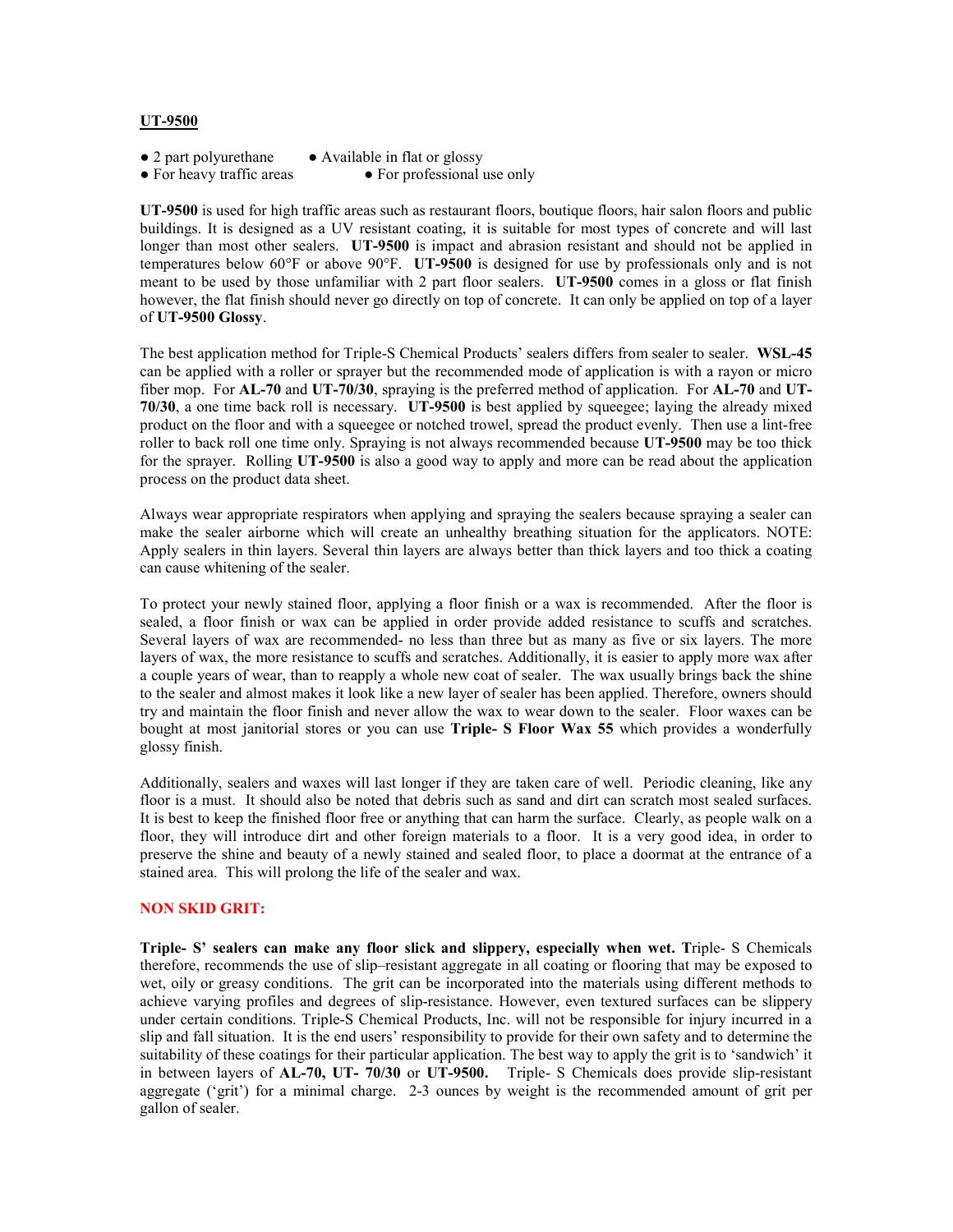The following example will help you determine how much grit to use for a specific site. Keep in mind that if the application is outdoors and a lot of traction/resistance is sought to prevent slipperiness when wet, Triple-S recommends 3 ounces per gallon. For a site that doesn't need much traction/resistance, one could use 2 ounces of Grit per gallon. Therefore, for a 2,000 square foot job, calculate 200 feet/gallon of sealer which equals 10 gallons. Then multiply 10 (# of gallons) by 3 (amount recommended per gallon) which equals 30 ounces of grit for a high traction finish. If less traction/resistance is sought, multiply 10 (number of gallons) by 2 (amount recommended per gallon) which equals 20 ounces of Grit per gallon.

## COLOR MIXING:

With Triple-S Concrete Acid Stains, old and dull concrete can be transformed into beautifully colored, marble-like floors. Sometimes, several colors can be used on one floor and there are two ways to do this.

Firstly, two of *Triple-S Concrete Acid Stains* are sometimes mixed together in liquid form and the resulting color will be a mix of the two. However, due to the nature of concrete acid stains, colors may not react well together. Some colors may dominate others. Always test. Mixing the Dye Based stains with the Concrete Acid Stains is not recommended.

Secondly, the more common form of mixing two or more colors is to layer them on the concrete with different applications. This is done by applying one layer of stain, letting it dry and then applying a second stain. The first color (the lighter color) is sprayed to cover the entire slab and the second color (the darker color) is usually only applied in sporadic areas for contrast. This procedure is usually done with sprayers to apply the stain very liberally. If done correctly and coated with a glossy sealer and floor finish, the finished floor can replicate beautiful marble floor.

A weathered and varied appearance can produce a beautifully mottled and marbleized look. This multiple color process can be fairly difficult to do and should be practiced or left to professionals. Usually, a base color is used to cover the whole floor and then several other colors are applied in sporadic areas, not fully covering the entire floor as done with the first color. Integrating the colors smoothly, without showing distinct color lines can be hard to achieve. Sometimes, wetting the surface lightly with water before applying the second color can help the second color blend in well, without showing distinct lines. Allow approximately four hours to fully dry.

If a second color is applied, more times than not, we recommend washing off the residue from the first color before applying the second color. This is however something that must be determined on a per job basis. If the first color has a tremendous amount of residue, cleaning the floor in between layers is recommended. If the first layer doesn't show much residue, the second coat can be placed directly over the first.

If the first coat provides a lot of residue, allow the first stain to dry, neutralize, clean the floor and then apply the second coat in a similar fashion. If the neutralizing and cleaning is not done, the second color will not work effectively. The second stain will simply lie on the residue of the first layer and never make contact with the surface of the concrete. For a mottled and varied appearance, apply the second stain in sporadic areas, not fully covering the entire floor as done with the first color.

For a double layer of two different Triple-S Concrete Acid Stain colors, please be sure to test the compatibility of the colors. Some colors may dominate others and therefore, layering of different colors is not always recommended.

Artistic concrete design is becoming more and more popular by our users. For instance, concrete floors can be scored, stamped and/or saw cut to achieve desired effects either before or after staining. Stencils can be used on already stained floors as well. When the floor is sandblasted and the stencil is removed, the original concrete will be visible. This can be stained a different color or left as is to enhance the effect of the stained